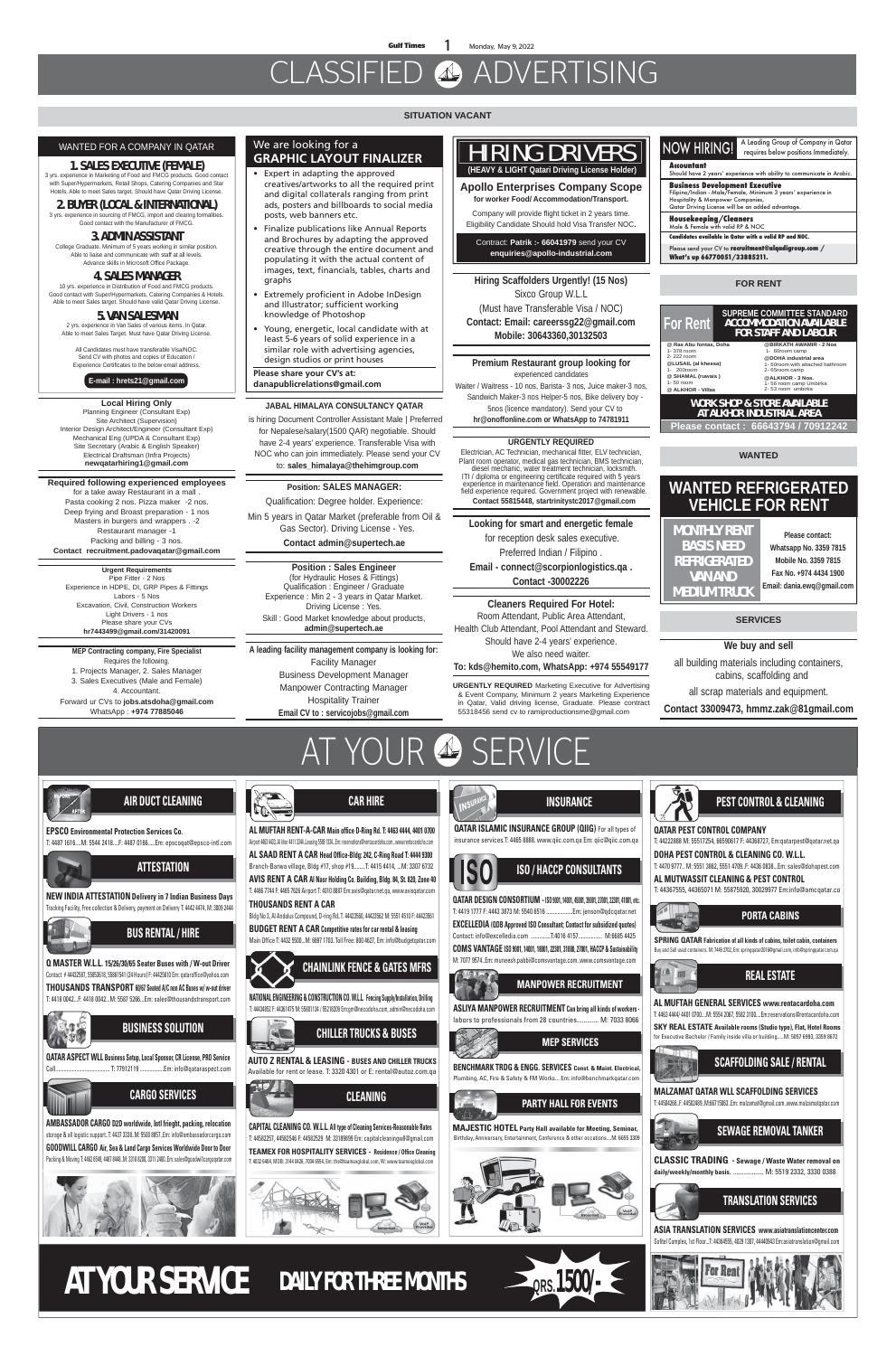# CLASSIFIED ADVERTISING

#### **SITUATION WANTED**

### **PM (MEP)/SR.ELECTRICAL ENGG/MEP COORDINATOR-**

Indian male with more than 20 years of experience in MEP projects execution, Design, coordination, tendering and procurement, transferable visa with NOC & available for Short-term as well. Can join immediately. **Contact:33512921, Email: pmmep17@gmail.com**

**ACCOUNTANT:** B.Com, M.Com, IPCC (CA-Inter) having 3+ years of accounting/auditing experience,with residency permit(under husband sponsorship)& available to join immediately. Contact: 50237082, Email: amrithakizhuveli@ gmail.com.

- **CFO/SENIOR/GROUP FINANCE MANAGER:** Qualified Finance Professional with 30 years of experience seeking for CFO/Senior/Group Finance Manager role. Available in Qatar. VISA can be transferred. Can join in one month time. Please contact : Mob.66221419; Email: skausthubham@ gmail.com
- **PLANNING ENGINEER** SRI LANKAN MALE, BSc (Hons) in Civil Engineering. Having 4(Qatar Experiences) years of experience in commercial buildings, Villa, Interior Fit Out & Infrastructure projects. Proficient in Primavera P6, MS office, Baseline programs, EVM, CPM, Progress reports, Delay analysis & EOT claims. Available to join immediately. Transferable work visa with NOC. Email – natheem215@ gmail.com / Contact – 77780941.
- **HSE SUPERVISOR/HSE INSPECTOR:** 10years experience in construction, such as high rise building, Road works, Excavation work, Tunneling and M.E.P projects. Bsc degree holder, NEBOSH IGC,LEVEL 6DIPLOMA, OSHA (30hrs USA) IOSH Managing safety, scaffolding inspector (CISRS UK) fire management, advance first aider and other trainings. Available to join immediately with transferable Visa. Valid QID. Contact: 66814021, Email: dauda\_hse@yahoo.com
- **SR. PROCUREMENT ENGINEER** (MBA-USA), UPDA Certified with 13Y of Experience (11Y in Qatar) in Oil & Gas, EPCIC & FM Projects. Expertise in Team Management, Technical Evaluation, Vendor selection, Negotiations, Subcontracts, Spare Parts etc. Proficient in MS Office, CMMS, EDMS and ERP. On RP, NOC available, Ready to Join Immediately. Contact: 77570384, Email: mubkhan22@gmail.com
- **CHARTERED ACCOUNTANT,** Bcom, ACA with over 10 years experience in GCC seeking Senior position in Accounts & Finance management. Tel: 33660821, email: paulcherthala@ yahoo.com
- **INDIAN FEMALE:** 12 years experience in Qatar as department Secretary /Administration/Document Controller/HR/HSE having strong background in Excel, Word, Power Point looking for suitable position, can join immediately with work visa with NOC. Mobile: +974 74454369, Email: bindoos12@ gmail.com
- **QUANTITY SURVEYOR / ESTIMATOR :** B.Sc (Hons) in QS with over 16 years of experience (7 Years in Qatar) excellent experience in pre and post contract activities: BOQs / Tendering / Estimation / Procurement & Contract / Variations & Claims Payments / MS Office / Primavera. P6 etc., Immediately available with transferable visa. Contact: 30469238, email: amvtheepan2014@yahoo.com
- **PLANNING MANAGER** PMP, PSP, MMUP/UPDA & BSc Civil Eng (Hons) with over 7 years of Planning Expertise in Qatar with Buildings & Infrastructure Works with reputable Clients & Consulting Firms. Reviewing Planning Packages, Drafting Letters, Analyzing Claims. Contact 31564361, engmahmoodqr@gmail.com
- **BUSINESS/COMMERCIAL MANAGER:** An experienced Manager with over 9yrs expertise in E-commerce (B2B, B2C) & FMCG. Seeking for new opportunities. Qualifications - Msc, OCA, PMP(in view). Contact 31011931, mezugwusie@ gmail.com
- **NEBOSH CERTIFIED HSE OFFICER,** with diversified 8 years experience in oil and gas industry and 3 years in construction sector GCC , MEP infrastructure, building, seeking for employment as HSE officer, on transferable work visa, with
- **SENIOR / CHIEF ACCOUNTANT (CMA)**  10 years experience. Accounts Finalization, General Ledger, Accounts Payable, Accounts Receivable, Treasury & Cash management, Budgeting, MIS Reporting. Experienced in SAP and Oracle ERPs. Sri Lankan Male. Mobile - 55872297, Email - safranfaizal@gmail.com.
- **EXPERIENCED INDIAN FEMALE:** M.tech holder with 7 years experience [Assistant Professor in Government Engineering College] seeking engineering/ teaching/ admin/ HR assistant/ student coordinator/ receptionist/ procurement/ software testing or secretary jobs. Reside in Qatar under family visit visa. Contact: 33314094, chinnumolgopikg@ gmail.com
- **ACCOUNTANT (M.COM / INDIAN)** 11 years Qatar experience in Payable, Receivable, Payroll, Cash Handling, LC & Bank Related Works, Cash Flow & Budgeting and can Handle upto Finalization. Experience in SAP HANA FICO, QuickBooks, Tally, Peachtree, Daceasy. Ready to Join immediately. Contact No: +974 33401353, email : nowsheedkvg@gmail.com
- **MECHANICAL PROJECT ENGINEER** QCDD,UPDA with 6+ years of experience engaged in Kahramaa and commercial projects as a Project Engineer. Expertise in installation/ testing and commissioning of Fire fighting and fire alarm system. Attending civil defence inspection. Knowledge in HVAC system. Transferable visa. Valid Qatar driving licence. Contact No:-31322553, Email: jomjohnygrace@gmail.com
- **FACILITIES MANAGER/ENGINEER/**Coordinator. I have experience 23 Years for MEP related activities In Facilities Management field.I am looking for better job at present with NOC. Contact 55133805, g\_sathish\_kumar@hotmail.com
- **AN INDIAN FEMALE** looking for job opportunities with rich experience in the filed of customer support administrator, sales and service coordinator, worked with US and UK clients .Good command over English and hindi .Great learning skills, adaptable ,good team player. Transferable visa with NOC & can join immediately. Contact: 66710086 Email: pallavirshetty@gmail.com
- **LOGISTICS & PROCUREMENT COORDINATOR:** MBA graduate with 5+ years experience in Qatar and India. Having good knowledge in Logistics, Procurement and EPC approvals and well versed in MS office applications. Holds valid Qatar driving license. Can join immediately.(RP on husband sponsorship). Contact:77467056, Email: sandra. naithen@gmail.com
- **SR. MECHANICAL QA/QC ENGINEER** (UPDA, PMP & Lead Auditor) with 14 years GCC experience(12 years in Qatar). Having handful experience in HVAC, Firefighting, Drainage, Plumbing,T&C and QCDD handover works. Looking for position as QA/QC Mgr, Senior QA/QC Engr or Mechanical Inspector. Have Qatar driving license. Can join Immediately with Transferable Visa & NOC. Mob: 70075476, mail: sebinjp@yahoo.co.in
- **MECHANICAL QA/QC ENGINEER** (CSWIP3.1, ASNT LEVEL-2) With 11 years of experience in GCC. Having hand full experience in Welding inspection, HVAC, fire fighting, plumbing & T&C QCDD Hand over works. Have Qatar driving license. Can join immediately with transferable VISA & NOC. Contact 33954725, jojunadakkalan@gmail.com
- **BUSINESS DEVELOPMENT/MARKETING** & Sales Manager. Over 7 years Qatar Experienced professionally qualified English, Arabic fluent ready to join immediately. Qatar Driving License and Transferable Visa with NOC. Contact. 66823586, buddhika\_72@yahoo.com
- **CIVIL ENGINEER** with four experience in construction looking for suitable placement. Contact vigneshwar.yadhav@gmail. com, mob, 70572092.
- **HSE OFFICER/LIFTING SUPERVISOR:** Over 7 Years Qatar Experience. Projects Includes: Airport, Sea Port, Stadium, Metro, Oil and Gas. Certifications : Enertech Lifting Supervisor, Nebosh, IOSH, OSHA, First Aid, Fire Warden, Confine Space Supervisor. Contact 30405590, enabulelen@ gmail.com
- **PLANNING ENGINEER** (BE-Mech): With over 9 years of experience in Construction and Manufacturing

NOC. Please contact 33460211, Email : naptalinamegah@ gmail.com

- **ELECTRICAL ENGINEER** Indian UPDA Certified M.Tech 14+ years of experience includes T&C Engineer in Doha Metro Project, Site Engineer in BMS Upgrade Project Qatar Foundation, Electrical Engineer in Building Construction, Maintenance Engineer in Print & Packaging and Assistant Engineer Trainee in Power Distribution 132/11 kv substation; transferable visa with NOC available. Contact 33548091, anwar.zahed.mtec@gmail.com
- **COST CONTROL,PLANNING ENGINEER** working in Qatar Oil and Gas Projects for 14 years , 20 years in GCC, ready to join immediately, NOC, transferable Visa. Contact 55028752, 33071200, babugeorgekutty@gmail.com
- **SENIOR LAND SURVEYOR / Civil Engineer, B.E 18 years gulf** experience(12 years Qatar) . NOC Available with valid Qatar driving license. Join immediately. Experience in highways,infrastructure ,oil & gas, and buildings. Very good in english. Good efficiency of Autocad, Ms office. Contact # 77900659, email girikwt@gmail.com
- **ADMIN/HR ASSISTANT** with 6+ experience of excellent MS Excel,computer skills, Handling all Administration Documents. Seeking a suitable position to join immediately. Visa under Husband sponsorship. Contact: 50449107, email: ayeshashani@yahoo.com
- **DRAUGHTSMAN** (Architecture & Infrastructure ) Male, Indian, Valid QID, Holding Driving License, With 15 years of experience in Gulf (Qatar & UAE). Contact: 66935881, shijasbeeran@gmail.com
- **SENIOR ARCHITECT** with 17 years of experience(12 years in qatar) on large scale projects, high-rise, ashghal, QP and Qatar University project. BSC Architecture, HND building ILM, NIA, NIOB. Cont: 77753044, paulsteveqt@yahoo.com.
- **DOCUMENT CONTROLLER:** 8 years working experience with International Diploma in Document Control Management Lvl3 – OTHM UK. Extensive knowledge in Aconex, EDMS and MS Applications. Can join immediately with NOC. Contact: 55318197, Email: jay.caparas17@gmail.com
- **63YRS OLD INDIAN, MMUP-GRADE-A** civil engineer with 15 Yr Dubai, 10Yr Qatar experience in construction industry looking for suitable placement. Contact: eMail: mali. hussainbee@gmail.com, Mob: 55836683.
- **ELECTRICAL ENGINEER** (MMUP/UPDA, Kahramaa PTW&LOA) with 10 years experience in EHV substation & oil and gas sector, construction work including installation, testing commissioning, project execution, coordination, supervision. Ready to join immediately with NOC. Mob 66187186, Email hamid.laequi@gmail.com

proficient in planning, scheduling, monitoring & controlling, coordinating with the team and weekly, monthly & KPI progress reports, an expert in primavera P6&MS Office, available to join immediately, transferable visa with NOC. Contact: 33320503 , hyderaliaffu@gmail.com

- **ACCOUNTANT** Sri Lankan Male. B.COM in Accounting Degree,AAT & CMA with 5+ Years Accounting, Finance, Admin and Banking Experience. Familiar with Tally, Sage,Accsoft,Quickbook and MS Office. Expertise in AR/AP, GL, Payroll, Bank Rec, Finalizing Accounts and Reporting. Transferable Visa with NOC. Contact 55234456, Email: rishanmohamed502@gmail.com
- **PROCUREMENT OFFICER .** Total years of experience. 14 years. Having strong Negotiation skill with vendor contact base in Qatar. Procurements with well versed proficiency in ERP /Engica system. Having valid Qatari Driving License & Transferable visa with NOC.Can join Immediately. Highest qualification Master in Business administration (MBA). Contact no 55385114, email. Atiqurrehman225@hotmail. com
- **MECHANICAL ENGINEER (INDIAN)** UPDA Certified having 5 years experience in Construction,fire fighting, facility management field, supervision installation maintenance inspection projects in high rise buildings towers. Safety, site engineering,computer skills. Certified in Nebosh IGC. Transferable work visa with NOC, Valid QID, Join immediately. Contact -66981084, Email:sachintvenu@ gmail.com
- **BUSINESS DEVELOPMENT MANAGER** & Sales Manager: Available Immediately 8+ years Qatar Experience in Major sectors Strong Background with MEP & Civil A Contractors, Consultant, Hotels, FMCG background and achiever for all international markets. QID and NOC & Qatar Driving License Available. Contact: 66142149, Email: rajesh. shetty049@gmail.com.
- **ARCHITECT(B.ARCH)/** BIM SPECIALIST/INTERIOR DESIGNER. Over 8+ years exp (including Qatar Exp) in Architectural/Interior Designing/Fit-out works,High-Rise. Revit Arch/Navisworks/AutoCad/Sketchup. Exp in preparing IFC,Shop drawings and As-built drawings. With Transferable visa and valid (QID/NOC). Contact: +974 74071153 Email: tofique.ar@gmail.com, Available in Qatar ready to join immediately.
- **CIVIL ENGINEER** with MMUP license Grade 'A", having 23 years experience in Road works, underground utilities & Infrastructure works. Looking for Project Manager/ Construction Manager/suitable placement in Khramaa / Ashghal/Oil & Gas Industries projects. Mobile-66525787. Email-kpraju2007@gmail.com.
- **HOTEL SUPERVISOR** And Sales Representative . Sri Lankan male with 3 years experience in Resorts and Medical Companies, Supervising International and Computer Skills available to join immediately NOC. VISA, Mob:+97450253045 Email: mayumithun27@gmail.com
- **HSE MANAGER** with 12 years of experience and Ashghal approved safety manager in Roads and Infrastructure (Tunnelling, Wastewater treatment plants) buildings and facilities management. Holds attested degree, IDip Lv.6, NEBOSH IGC, IOSH MS, OSHA, Lead Auditor ISO 14001, 45001, etc. Qatar Driving License. Available immediately as Free Lancer or with NOC for Company transfer. Contact: 33083996, email: dommygeorge@yahoo.com
- **HSE SUPERVISOR/HSE INSPECTOR:** 10years experience in construction, such as high rise building, Road works, Excavation work, Tunneling and M.E.P projects. Bsc degree holder, NEBOSH IGC, LEVEL 6 DIPLOMA, OSHA (30hrs USA) IOSH Managing safety, scaffolding inspector (CISRS UK) fire management, advance first aider and other trainings. Available to join immediately with transferable Visa. Valid QID. Contact: 66814021. Email: dauda\_hse@yahoo.com
- **DEBT& CREDIT COLLECTION/** credit controller/receivable manager, receivable accountant. 12 Yrs exp. In Qatar & UAE (FMCG, construction, freight forwarding) with transferable visa/NOC. Sap knowledge & valid d/l..Can join immediately. Contact 30586741, Subashnair1718@gmail. Com
- **PROCUREMENT OFFICER/** Sales coordinator/Administration work. Sri Lankan male,valid qatar driving licence holder,8 years experience in hotel field ,Employee relation, Performance management, Staff Welfare, Data entry, MS office. Transferable work visa with NOC. Can join immediately. Contact 50923504, rajasekar1231@gmail. com
- **QA/QC CIVIL ENGINEER** (UPDA Certified) Have gain 15 yrs Gulf experience in the field (infrastructure, highways, bridges, High-rise buildings WIth Architecture Finishes , Oil & Gas, Residential & Commercial Projects, Laboratory Testing) and Looking for suitable positions that match with my profile, Valid QID & License. Contact 33999539, abdul. baseer148@gmail.com
- **ACCOUNTS/HR.PAYROLL OFFICER:** 7 years Gcc experience with MBA .Well versed in entire functions of Accounts/petty cash,HR & payroll NOC available. Ready to join immediately. Contact 77576890, Email : sreerajrcnair@ gmail.com
- **HR/PAYROLL:**17 Years GCC experience, well versed in entire function of HR/PAYROLL. NOC available. Ready to join immediately. Contact No: 66089768, Email: venugopalnair1964@gmail.com
- **ELECTRICAL ENGINEER.** UPDA license holder. Graduate In Electrical & Electronics Engineering, Diploma In Instrumentation. 15 years of experience in that 11 Years In Qatar MEP contracting. Experience in Project management, Site execution, QA/QC, Commissioning, Design & Procurement in Electrical and ELV Systems. Looking for suitable job In Construction, Oil And Gas, Consultancy Sectors. Contact: 33538856, email: bobans777@gmail. com,
- **FILIPINO MECHANICAL ENGINEER** 20 yrs experience in consultancy and construction industry knowledgeable in HVAC fire fighting plumbing drainage. Can join immediately with Qid working visa. Email add eds20210819@gmail.com, Contact 30296016.
- **QUANTITY SURVEYOR**  Sri Lankan male with B.Sc QS. Having 5+ years' experience (including GCC) in Pre & Post contract in high-rise buildings (Civil, MEP and Interior) and Infrastructure projects. Specialized in Quantity takeoff, BOQ preparation, IPA/IPC, Sub Contract payments and Variations. Familiar with AutoCAD, Plan swift, MS Office. Available to join immediately with NOC. Contact: 50281394, Email: awadh95qs@gmail.com
- **MECHANICAL ENGINEER**, Indian, having 3 years field supervision installation maintenance inspection projects in high rise building towers. Erection, testing and

commissioning,site engineering. Computer skills. Certified in QA&QC. Transferable work visa with NOC. Looking for suitable position and ready to join immediately. Contact 50917243, Email: akhilchirakkal700@gmail.com

- **CIVIL ENGINEER:** UPDA Grade A , 12+ years experience 8 in Qatar, working with Government Clients as a Project Engineer/Tendering, Civil Estimation Engineer looking Great opportunity. Join immediately with NOC. Mobile No:31495879, Email:kanishkace@gmail.com
- **PROCUREMENT/PURCHASING OFFICER** Male 28: 6 Years Experienced in Civil/MEP Construction, Trading & Facilities Management With Strong Building Materials/MEP/AC/HVAC Supplier Contact Base. Handling Operation in Procurement/ Purchasing/Inventory Control. Proficient in Oracle ERP & MS Office. Having Valid Qatar Driving License & Visa Transferable With NOC. Contact: 74403088, Email: mohamedroshan91@gmail.com
- **SAFETY MANAGER/ DPTY.** SAFETY MANAGER/SAFETY ENGINEER 11 year exper. in OH&S holder of Bachelors degree, GradIOSH, level 6 diploma in OH&S, Nebosh IGC, Nebosh Envro. Awareness, Nebosh incident investigation,IOSH M/S, ISO 45001, ISO 14001, ISO 9001, OSHA 30Hrs in constr., OSHA 30 Hrs in General 132hrs Osha academy am available for immediate joining. Contact 77891468, safetyabem@gmail.com
- **LOOKING FOR SALESMAN JOB** for Hardware, building materials, wiring, electrical things, can work as a storekeeper. Having 11 years of experience. Contact 66012069, rainauhid@gmail.com
- **LOOKING FOR A JOB IN SALES,** Account assistant, Store keeper (Indian male 29)Qatar permanent visa holder. With 7 YEARS GCC EXPERIENCE in SALES and PURCHASE MANAGING and 3 year Indian experience in Accounts and Cashier Finance control. Contact +97477841393, sayyidali. kolani@gmail.com
- **FOREMAN/PAINTER/BUFFER:** With 7 years Doha experience, experienced in car painting, spraying and buffing looking for suitable job. Contact 30911898, philipovie28@gmail.com
- **INDIAN ELECTRICAL ENGINEER**. Dipo. electronics communication & B.tech electronics instrumentation. Have 4 years of experience MEP field in Qatar. Having good knowledge site supervising & (electrical system & fire alarm system). Have free visa. Can join immediately. Cont: 77707273, email: ronaldoajan1991@gmail.com
- **POST GRADUATE** with B.Ed in mathematics. Two and half years experience as mathematics teacher. Transferable visa, NOC available. Immediate joining. Mobile: 50131746, Email: jeenajp96@gmail.com.
- **PROCUREMENT ENGINEER/OFFICER** with 12 plus GCC experience in Civil/Mechanical,Oil&Gas,Facility Management procurements with well versed proficiency in ERP / Oracle system. Transferable visa with NOC available. Good communication skill, Negotiation & Vendor knowledge. Contact: 66903547, Email: tony.aerthedom@gmail.com
- **CIVIL ENGINEER** with 8 years experience in buildings and utilities, Also specialist in pilings. Good knowledge in finishing works and also excell and AutoCAD. NOC available, ready to join immediately. Contact 30756285, alanees55330@gmail.com
- **HSE ENGINEER/SAFETY MANAGER:** with Contractor & Consultant 14 years experience including GCC in Oil & Gas, Road and Infrastructure and High Rise buildings. Holding BSc, Idip NEBOSH & IGC, ISO 45001 & 14001 Lead auditor. Transferable working visa, Driving license. Contact 30171809, oyesafety@gmail.com
- **QUANTITY SURVEYOR** (CIVIL & MEP) I have 11 years of GCC experience including pre & post contact in higher -Rise Building, Fit Out & infrastructure project Tendering, estimation & variations claims Familiar with Auto Cad & Plan swift Transferable visa with NOC. Contact 55995241, Email: noorullah2027@gmail.com
- **WELDING INSPECTOR:** 5 Years working experience as Welding Inspector in Structural, Piping works, Storage Tanks, Oil & Gas Projects. Looking for a reputable Company/ Project to join. Academic Qualification: B.Tech in Mechanical Engineering Manufacturing. Professional Certification: CSWIP 3.1 Welding Certification & ASNT NDT Level 2. Ready to join with transferable working visa/NOC. Contact: 33742199, Email: paulsorunke@gmail.com
- **ELECTRICAL ENGINEER.** Mtech. 4 years Experience in MEP Contracting, Project Management, Site Execution, Design and Procurement in Electrical & ELV Systems. Transferable visa with NOC available. Contact: 33243946, 93ijustin@gmail.com.
- **BID SPECIALIST/FACILITY MANAGER:** Bachelor degree with 27 years work experience in Facilities Management. Management representative ISO. 9001. Can join immediately with transferable visa & NOC. Contact no. 50884759, email: ed\_obra@yahoo.com@yahoo.com
- **EXPERIENCED OPERATIONS MANAGER /** PROJECT MANAGER(PMP) - Indian Male - 20+ years experience . Good Management, Analytical, Finance, Strategical and Leadership skills. Bachelor In Law, Bachelor In Science, Pmp. Management experience in medium and big sized organizations particularly in Healthcare|Construction | Legal Fields. Fast learner and adaptable to all industry. With QID & NOC available for immediate joining. Contact 31679455, advnoorudeenks@gmail.com
- **PROCUREMENT-SPECIALIST/**Jr.Buyer/Expeditor- B.tech Mech-Engineering Graduate With 3.5 Years of Experience in Procurement and supply for Oil and Gas Sector, With expertise in Material-procurement, Vendor-Management, Negotiation, TBE-CBE, CAPEX-OPEX, Purchase-Orders, Sourcing, Contract-Management, Expediting. Knowledge in Ms-Office, Primavera. Diploma in PDPP (Issued by ISM). Contact: 66844889; email: amalcdg@yahoo.com.
- **SENIOR ACCOUNTANT/**Accountant/Senior Auditor: Sri Lankan Male, qualified in MBA, ACMA and CSBA(ICASL), over 7 years' experience in Auditing, Accounting and Finance (Qatar and Sri Lanka). Familiar with QuickBooks, Dynamic NAV and MS Office. Expert in Accounts finalization, Cashflow, GL/AR/AP, Banking and Payroll. Can join immediately, transferable visa with NOC. Contact no.: +974 3093 7241, email: Shafrazfarzan@gmail.com
- **SENIOR ACCOUNTANT/**ACCOUNTANT/AUDITOR: Sri Lankan Male, (at present in Doha, Qatar) Looking for a job with CIMA Qualification over 7 years' experience with Audit. Accounting, Taxation, Finance,Budgeting & Costing familiar with Tally, QuickBooks, SAP and strong knowledge in MS Office. Ready for Immediate joining with transferable visa with NOC. Contact no: 70992983, email: muzakkir005@ gmail.com
- **DOCUMENT CONTROLLER /ADMINISTRATOR**: 2 and half

years of experience in Qatar ,holding a certificate of document control with valid QID and NOC and can join immediately. Contact 33944538, zamzamwagwa@gmail. com

**ELECTRICAL/ELV ENGINEER MMUP/** UPDA certified more than 5 years experience and still in the field in Doha looking for better job opportunity. Contact Mob: 33121343, Email: ahmed.moharam1989@gmail.com

- **HSE MANAGER** (consultant exp):CMiosh, Gradiosh, IDip level 6, ISO 45001, OSHA, IOSH, B. SC, M. SC. 17yrs experience. Experience in high rise building, electrical substation, MEP & infrastructure. Email: ehsmanager1277@ gmail.com. Tel: +974 33290077.
- **ACCOUNTANT,** SRI LANKAN MALE CMA level 3 with three years working experience. Expert in Finalizing FS, IFRS, MIS Reporting, AR & AP Management, Payroll and Budgeting. Well versed with MS office and ERP accounting packages. Ready join immediately with Transferable visa. Contact : 33527310, email: aafkham@yahoo.com
- **MECHANICAL SUPERVISOR (INDIAN MALE).** Having 13+ (Qatar+Oman+India) yrs of experience in oil & gas. Piping, structural fabrication and erection. Handled fire fighting and HVAC projects. Well experienced in drawings. Shutdown experience in Qatar petroleum. Can join immediately. Transferable visa with NOC. Contact 66452623, rajesh. ashtami@gmail.com
- **AUTOCAD STRUCTURAL DRAUGHTSMAN:** Above 10 years experience in Qatar structural consultant drawings and shop drawings for villas, buildings.. Etc. Looking for a job ready to immediately joining. Please contact. 50568133, Email. falasteenbuilders@gmail.com
- **CIVIL SUPERVISOR:** experience 25 years, 17 years in Qatar 8 year Dubai UAE road Infrastructure precast reinforcement form work interlock Kerb stone subgret CBM sub bes gully duct installation MH PIPE lying cable excavation FS SW PW TSE. FOR BUILDING excavation layout reinforcement form work for putting column slab beam staircase. For finishing block work plaster tile marble granite Contact 77893681, shersingh501@yahoo.com
- **PLANNING ENGR** Msc construction engineering, BSc civil engineering, PMP, MCIOB 12yrs experience; high rise building, MEP, road infrastructure, prepare baseline, weekly& monthly report, schedule update, prepare EOT claims. Contact 33256700, planneradebolaibraheem@ gmail.com
- **MECHANICAL ENGINEER** Indian Project Engineer with more than 10 years experience in MEP field estimation,execution and T&C. Ready to join immediately. Contact - jithinkovoor@gmail.com, 77803679.

# **Situation Wanted Contd. on following pages**